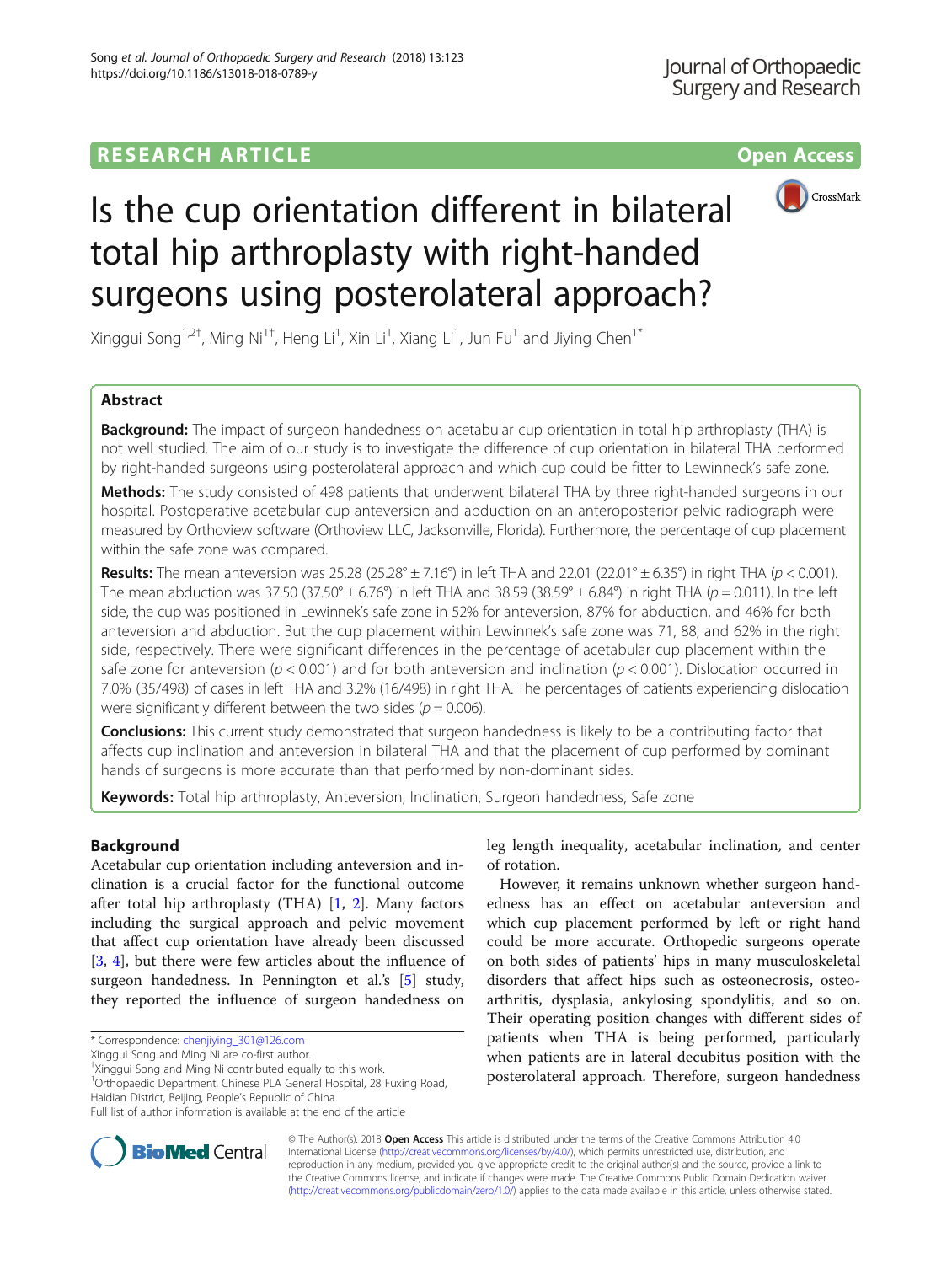may exert an influence on subject judgment of placing acetabular cup at a proper orientation.

During the procedure of performing right THA, orthopedic surgeons stand on the right side of the patients which will be comfortable and convenient to ream and implant acetabular component for a right-handed surgeon. However, when performing left THA, this situation will become complicated. This change of surgeons' spatial position perhaps results in difference of bilateral acetabular orientation.

The primary purpose of this study was to investigate the significant difference of cup orientation (anteversion/inclination) in bilateral total hip arthroplasty (BTHA) performed by right-handed surgeons. The secondary purpose was to determine which cup placement could be fitter to the safe zone.

# Methods

A consecutive of series of 498 patients (996 hips) from January 2013 to December 2015 were retrospectively reviewed in our center and had a minimum follow-up of 6 months. These THAs were performed by three experienced orthopedic surgeons (surgeon A, B, and C) who had performed more than 300 THAs annually. In this study, these three surgeons performed all of the operations while standing on the same side of the operative hip intending to put the acetabular cup in their own "target zone." A target zone refers to that where surgeons wanted to put the acetabular cup according to their experience and habits. All of these target zones were selected in the safe zone according to Lewinnek et al. [\[6](#page-6-0)]. In their study, they suggested a relatively safe range of cup orientation with an anteversion of  $15^{\circ} \pm 10^{\circ}$ and an inclination of  $40^{\circ} \pm 10^{\circ}$ . These three surgeons underwent assessments of the Edinburgh Handedness Inventory [[7](#page-6-0)], and they were defined as right-handers. Pressfit acetabular components and ceramic insert (Ceramtec AG, Plochingen, Germany) were used. At the second day after THA, each patient had a standard anteroposterior (AP) pelvic radiography (focus-film distance: 1150 mm) in supine position following the hospital's standard.

## Inclusion/exclusion criteria

Patients who met the following criteria were included in this study: (1) All procedures performed in lateral decubitus position with the posterolateral approach, (2) bilateral total hip arthroplasty completed by the same surgeon, (3) patients who underwent primary THA, (4) the same kind of prosthesis component used in BTHA, (5) bilateral hip with same stage of disease and bilateral acetabulum with similar bone mass, (6) patients without Crowe type-IV DDH, and (7) patients without deformity of the hip.

# Measurements of acetabular cup orientation

According to the definition of Murray [\[8](#page-6-0)], acetabular anteversion and inclination have been defined as radiographic, anatomic, and operative. In our study, radiographic definition was used to measure anteversion and inclination on AP pelvic radiograph within the coronal plane.

The anteversion angle and inclination of the acetabular cup were measured by an angular measurement tool (Orthoview Digital Planning Software) on an AP pelvic radiograph. This software is a validated tool as described by Restrepo [[9\]](#page-6-0). In his study, he compared measurements of inclination and anteversion in 22 hips on pelvic CT scans with pelvic radiographs and found no significant difference between them. The cup angle was measured once by two independent observers who were blinded to each other's result to check interobserver reliability.

As a reference plane for inclination measurements, we used the inter-teardrop line in most of the patients [[10](#page-6-0), [11\]](#page-6-0). Vahdettin found that use of the inter-teardrop line as a pelvic landmark is preferential to that of the biischial line because of its lower impact on the position of the pelvis [[12\]](#page-6-0). However, in patients with developmental dysplasia of the hip (DDH), we used the biischial line as the baseline because the teardrops tend to be difficult to identify on AP pelvic radiograph. The acetabular inclination was measured as the angle between a line connecting the most caudal points of pelvic teardrops or ischial tuberosities and the long acetabular axis. Acetabular anteversion was measured by drawing the ellipse of the acetabular cup's opening rim followed by determination of the short and long axes of the ellipse (Fig. [1](#page-2-0)).

# **Statistics**

SPSS version 21 (IBM, New York, US) was used for statistics analysis. Mean acetabular cup anteversion and inclination between left and right component were compared using paired samples  $t$  test. The mean operative time of left and right THAs were compared using paired samples  $t$  test. The percentage of cup placement (anteversion, inclination, and combined) within the safe zone and target zone for each side hip and dislocation rates between two sides were compared using the chi-square test. The level of significance was set at  $p < 0.05$ . Interobserver reliabilities were assessed by the interclass correlation coefficient (ICC).

# Results

The cohort mean age of patients was 45.8 years, the mean body mass index (BMI) was  $24.41 \text{ kg/m}^2$ , and most patients were male (61.6%). The main diagnosis was osteonecrosis of the femoral head (ONFH) (48.2%). The majority of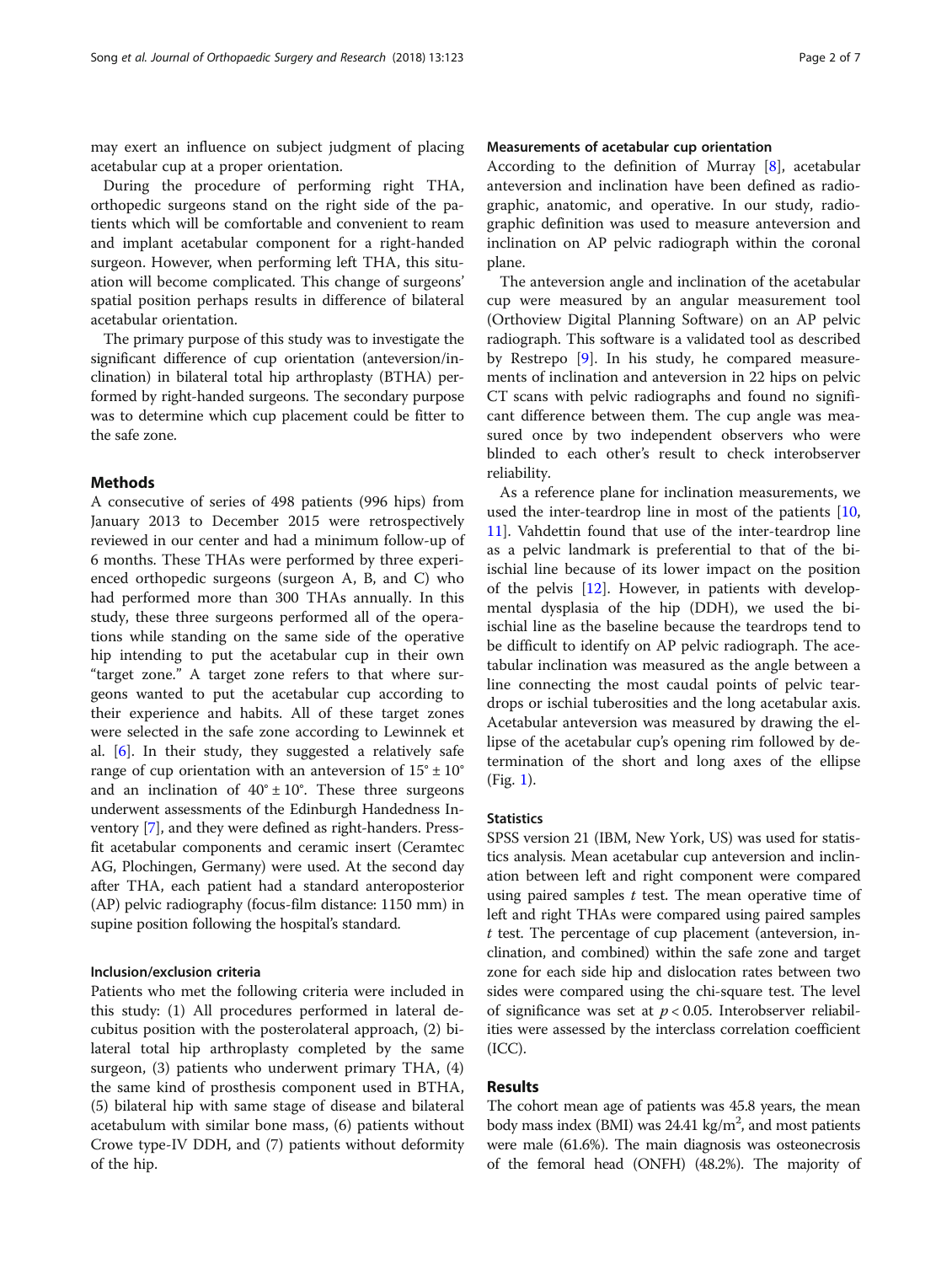<span id="page-2-0"></span>

acetabular implants were Betacup (Link, Germany) (66.3%) (Table 1). The mean operative time was 85.8 min in left THA and 83.8 min in right THA  $(p = 0.02)$ , respectively. The rate of dislocation was 7.0% (35/498) in left THA and 3.2% (16/498) in right THA ( $p = 0.006$ ). The Edinburgh inventory laterality quotients of surgeon A, B, and C were

Table 1 Characteristics of patients and acetabular implants

| Characteristic                             | Total $n = 498$         |  |  |
|--------------------------------------------|-------------------------|--|--|
| Gender n (%)                               |                         |  |  |
| Male                                       | 307 (61.6)              |  |  |
| Female                                     | 191 (38.4)              |  |  |
| Age (years), mean (SD), range              | 45.8 (12.8), 20-83      |  |  |
| BMI (kg/m <sup>2</sup> ), mean (SD), range | 24.41 (3.95), 13.2–44.8 |  |  |
| Diagnosis, n (%)                           |                         |  |  |
| Osteoarthritis                             | 112 (22.5)              |  |  |
| ONFH                                       | 240 (48.2)              |  |  |
| <b>DDH</b>                                 | 24 (4.8)                |  |  |
| AS                                         | 107(21.5)               |  |  |
| <b>RA</b>                                  | 15(3.0)                 |  |  |
| Acetabular type, n (%)                     |                         |  |  |
| Betacup (Link, Germany)                    | 330 (66.3)              |  |  |
| Pinnacle (DePuy, USA)                      | 97 (19.5)               |  |  |
| Combicup (Link, Germany)                   | 71 (14.2)               |  |  |

n number, SD standard deviation, BMI body mass index, ONFH osteonecrosis of the femoral head, DDH developmental dysplasia of the hip, AS ankylosing spondylitis, RA, rheumatoid arthritis

 $+ 100$ ,  $+ 50$  and  $+ 70$ , respectively. The questionnaire results supported that they were right-handers as same as what they declared.

In left THA, the mean cup placement for inclination was 37.50° (range 15.5–70, standard deviation [SD] 6. 76); the mean cup placement for anteversion was 25.28° (range 6.5–45, SD 7.16). According to the criteria of Lewinnek et al., 433 (87%) from 498 cups were placed within the safe zone for inclination, and 259 (52%) from 498 cups were placed within the safe zone for anteversion. With regard to both inclination and anteversion, 230 (46%) from 498 cups were placed within the safe zone (Table [2](#page-3-0)) (Fig. [2\)](#page-3-0).

In right THA, the mean cup placement for inclination was 38.59° (range 18–72.5, SD 6.84), and the mean cup placement for anteversion was 22.01° (range 7.5–41.5, SD 6.35). According to the criteria of Lewinnek et al., 436 (88%) from 498 cups were placed within the safe zone for inclination, and 356 (71%) from 498 cups were placed within the safe zone for anteversion. With regard to both inclination and anteversion, 307 (62%) from 498 cups were placed within the safe zone (Table [2](#page-3-0)) (Fig. [2\)](#page-3-0).

The mean difference was 1.08° (range − 47–26, SD 9. 46) for inclination and 3.27° (range, − 17.5-24.5, SD7.37) for anteversion between left and right THA. There was a significant difference of mean inclination ( $p = 0.011$ ) and mean anteversion  $(p < 0.001)$  between left and right THA (Fig. [3\)](#page-4-0). The chi-square test revealed no significant difference in the proportion of safe zone for cup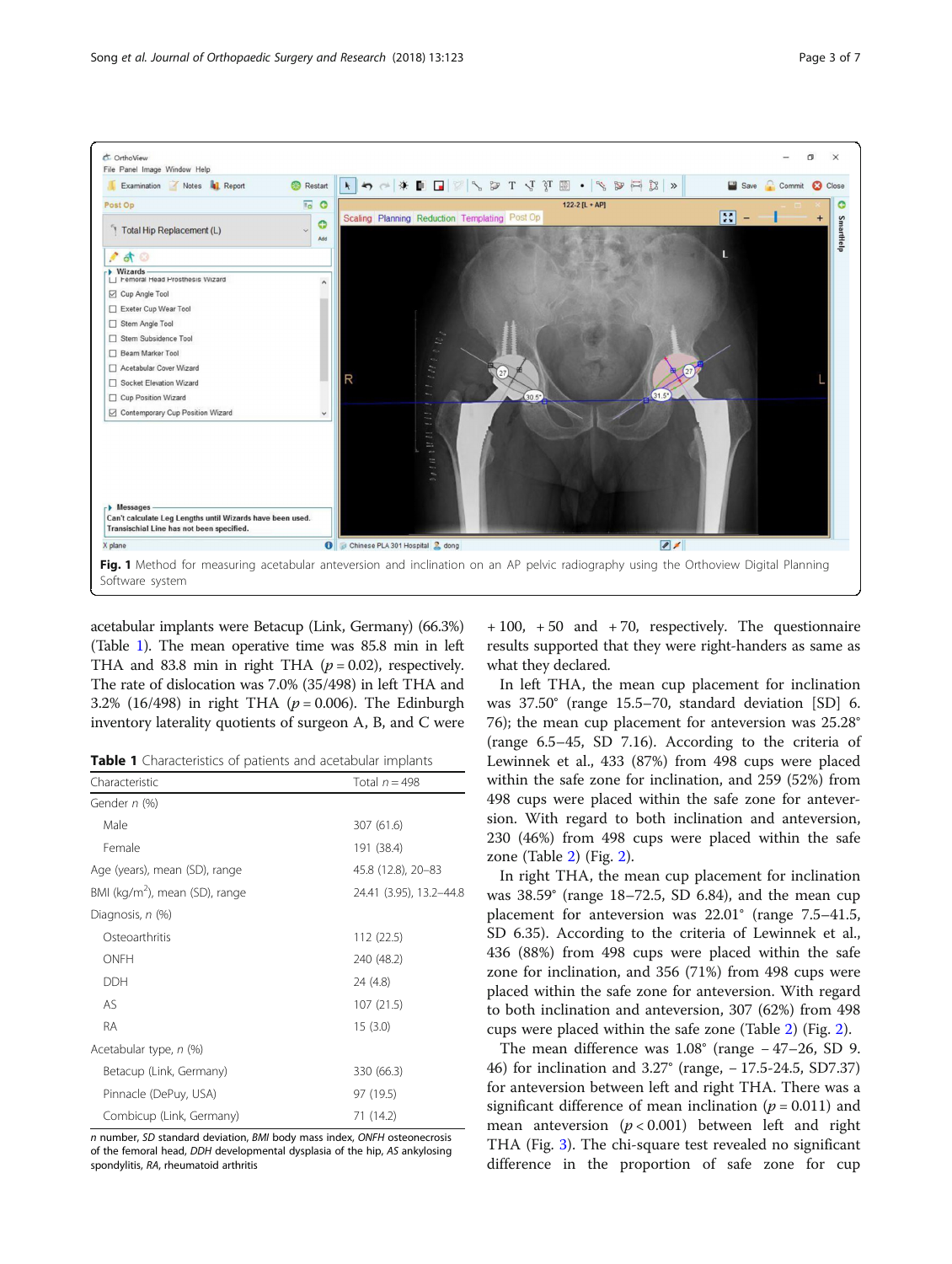|                                  | Left THA $(n = 498)$           | Right THA $(n = 498)$  | $p$ value  |  |
|----------------------------------|--------------------------------|------------------------|------------|--|
| Mean inclination and anteversion |                                |                        |            |  |
| Mean inclination (range, SD)     | 37.50 (15.5-70, 6.76)          | 38.59 (18-72.5, 6.84)  | $0.011*$   |  |
| Mean anteversion (range, SD)     | 25.28 (6.5-45, 7.16)           | 22.01 (7.5-41.5, 6.35) | $< 0.001*$ |  |
| Safe zone placement              |                                |                        |            |  |
| Inclination                      | 433/498 (87%)<br>436/498 (88%) |                        | 0.776      |  |
| Anteversion                      | 259/498 (52%)                  | 356/498 (71%)          | $< 0.001*$ |  |
| Inclination and anteversion      | 230/498 (46%)                  | 307/498 (62%)          | $< 0.001*$ |  |
|                                  |                                |                        |            |  |

<span id="page-3-0"></span>Table 2 Data on cup orientation and safe zone in left THA and right THA

n number, SD standard deviation, THA total hip arthroplasty

\*Has statistical significance

inclination ( $p = 0.776$ ) but significant difference for cup anteversion  $(p < 0.001)$ , and both inclination and anteversion ( $p < 0.001$ ). There was no significant difference in the percentage of target zone for cup inclination, anteversion, and combined between left THA and right THA for three surgeons (Table [3\)](#page-4-0).

Analysis of the interclass correlation coefficient showed that measurements between two observers were reliable. In left THA, the interobserver reliability was 0.97 (95% confidence interval [CI] 0.97; 0.98) for anteversion and 0. 97 (95% CI 0.96; 0.97) for inclination, respectively. In right THA, the interobserver reliability was 0.96 (95% CI 0.95; 0.97) for anteversion and 0.97 (95% CI 9.97; 0.98) for inclination, respectively. Thus, we chose one measurement to analyze.

# **Discussion**

Considering that the position of the acetabular cup plays an influential role in THA outcome, orthopedic surgeons should attempt to exclude multi-adverse factors

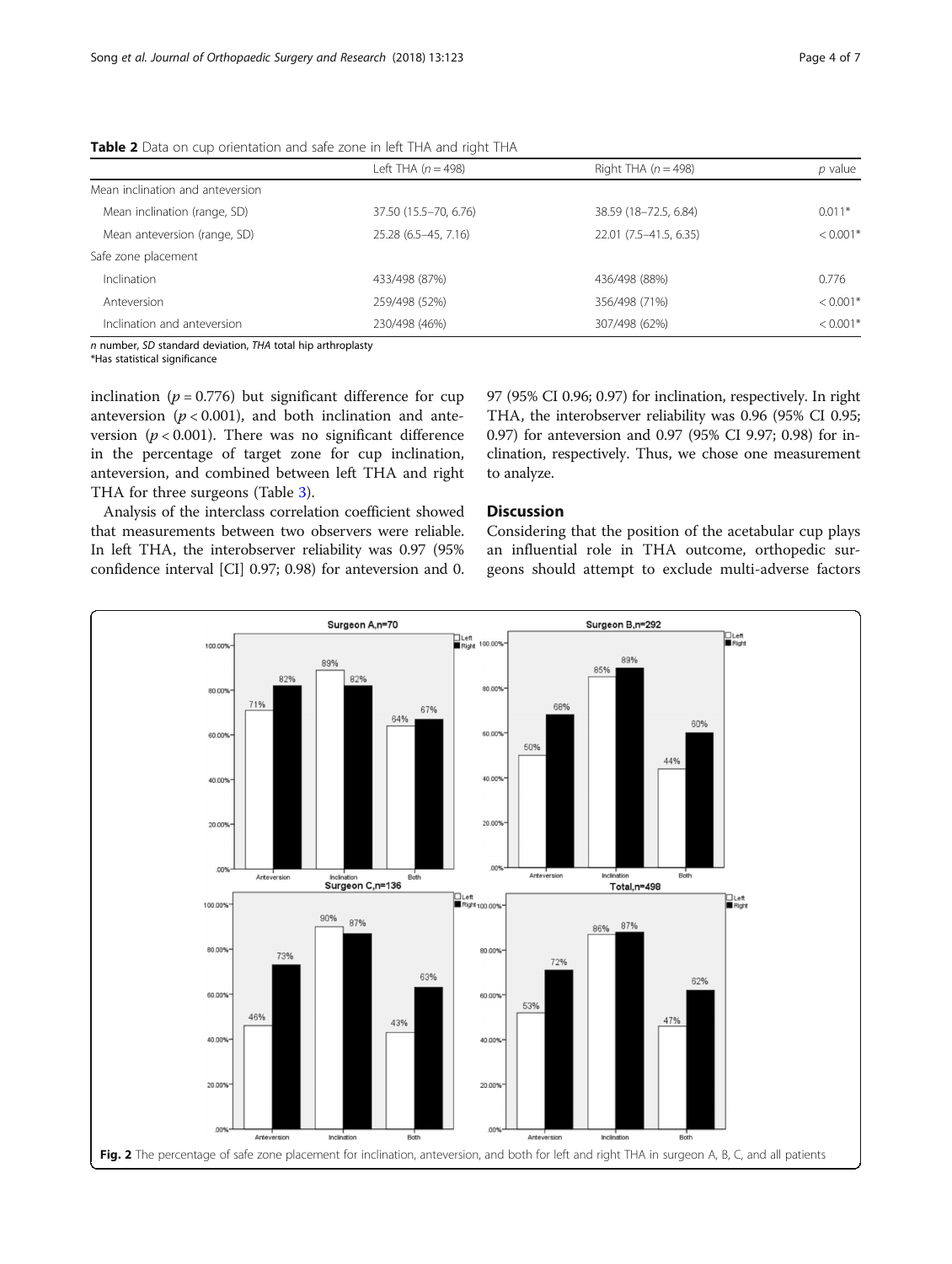<span id="page-4-0"></span>

but concentrate on performing a successful cup placement. Our study suggests that there was a significant difference for either inclination or anteversion between left THA and right THA performed by same righthanded surgeon. In Pennington et al.'s study [\[5](#page-6-0)], they found that the difference for inclination was 3° between THAs performed by the dominant and non-dominant sides of surgeons, which was higher than that in our study. That is to say, surgeon handedness has an influence on both cup anteversion and inclination. Furthermore, we compared the percentage of cup placement within the safe zone for each side hip and found that the mean cup placement for anteversion in right THA was lower than in left THA; however, the percentage of safe zone for cup anteversion was higher in right THA than in left THA. Our study also suggests that right-handed surgeons put the acetabular cup more ideal and accurate in right THA than in left THA. Plenty of studies had reported that cup anteversion in THA is a key factor that relates to dislocation of hip  $[13–15]$  $[13–15]$  $[13–15]$ . In our study, we found out that the dislocation rate in left THA was significantly higher than right THA ( $p = 0.006$ ).

There were few papers previously that addressed the effect of surgeon handedness on surgical outcome. Pennington et al. [\[5](#page-6-0)] firstly reported a study including a series of 160 THAs, equal numbers of left and right THAs which were performed averagely by two lefthanded and two right-handed surgeons. Leg length inequality, acetabular inclination and center of rotation were measured on postoperative AP X-ray. The result showed that surgeon handedness did appear to influence the acetabular component position. Moloney et al. [[16](#page-6-0)] compared the preoperative and postoperative X-rays of 244 basic cervical or intertrochanteric hip fractures which were fixed by sliding hip screws. They concluded that malposition of the 12 failures occurred more commonly on the left side when the surgeon is right-handed. In Mehta and Lotke' s [[17\]](#page-6-0) study, they considered a series of 728 primary TKAs which were performed by a right-handed surgeon standing on the side of the operative extremity. Function and pain scores 1 year after surgery showed that handedness could play a role in TKA outcomes.

We have not yet found the reasons responsible for this observed difference in bilateral cup orientation, but we have posed a possible hypothesis. In our study, all patients who underwent THA were placed in lateral decubitus position. During left THA, the surgeon's right

Table 3 Target zone of placing cup for three surgeons and the percentage of target zone placement for inclination, anteversion, and both for left and right THA in three surgeons

|                          |                                                  | Target zone (°)        | Left THA                                     | Right THA                                    | p value                 |
|--------------------------|--------------------------------------------------|------------------------|----------------------------------------------|----------------------------------------------|-------------------------|
| Surgeon A<br>$(n = 70)$  | Inclination<br>Anteversion<br><b>Both</b>        | $35 - 45$<br>$15 - 25$ | 39/70 (56%)<br>40/70 (57%)<br>24/70 (34%)    | 37/70 (53%)<br>40/70 (57%)<br>20/70 (29%)    | 0.734<br>1.0<br>0.466   |
| Surgeon B<br>$(n = 292)$ | Inclination<br>Anteversion<br><b>Both</b>        | $35 - 40$<br>$20 - 25$ | 99/292 (34%)<br>79/292 (27%)<br>31/292 (11%) | 93/292 (32%)<br>92/292 (32%)<br>32/292 (11%) | 0.597<br>0.237<br>0.894 |
| Surgeon C<br>$(n = 136)$ | <b>Inclination</b><br>Anteversion<br><b>Both</b> | $40 - 50$<br>$20 - 25$ | 50/136 (37%)<br>46/136 (34%)<br>17/136 (13%) | 49/136 (36%)<br>41/136 (30%)<br>17/136 (13%) | 0.900<br>0.516<br>1.0   |

n number, THA total hip arthroplasty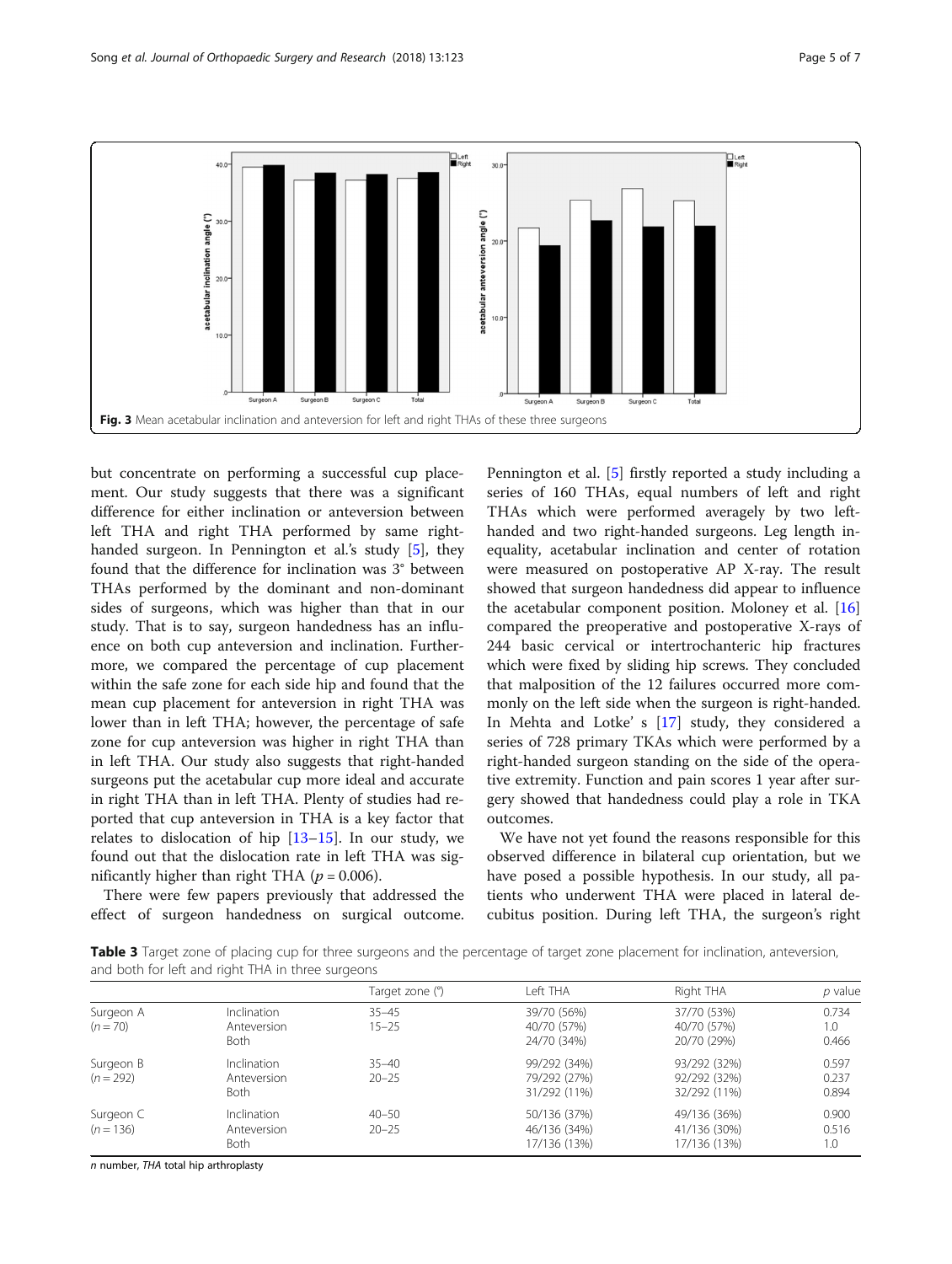hand with a hammer needs to operate above the left hand when implanting acetabular component. In this case, the left hand of a surgeon is usually located lower than in the right THA to get enough operating space for the right hand (Fig. 4c). However, the operating space of the right hand is less likely to be affected in the right THA. In this case, the position of the left hand is more suitable with enough operating space for the right hand to implant the acetabular component during right THA (Fig. 4d). This difference of spatial position of two hands in left THAs resulted in lower inclination angles of cup components. With respect to cup anteversion, we presume that the tilt of a right-handed surgeon's body contributes to the larger cup anteversion in left THA (Fig. 4a, b). In addition, we also found significant differences of operative time between the two sides. One explanation may be that it is more comfortable and convenient for a right-handed surgeon to operate right THA than on the opposite side; thus, he can finish the right operation faster. Further investigation to elucidate the reason is warranted.

We acknowledge several limitations of our study. At first, the three surgeons included in this study are all right-handers, which probably results in one-sidedness of the result. This study presents early data, and we will also recruit left-handed surgeons to our study in the following research. Secondly, in order to exclude possible effect of surgical position and approach on the result, all of enrolled patients were performed in the lateral position using posterolateral approach. Is there still difference for cup

orientation between two sides if patients undergo THA in the supine position? In theory, the anterolateral approach in the supine position can provide adequate visualization of the acetabulum and operating space for surgeons. Otherwise, in Coleman et al.' s study [[18](#page-6-0)], the anterolateral approach was used in 91 hips, the transtrochanteric approach in 136, and the posterior approach in 42. They found that acetabular cup orientation showed no significant differences between the three surgical approaches. Rothman [\[19\]](#page-6-0) thought that the operative approach affects the planned orientation of the acetabulum, primarily anteversion. Further research is needed. Lastly, the major limitation of this research could be the single-center study design. Despite all this, the observed differences of acetabular component orientation are firstly reported, especially with regard to cup anteversion. Additionally, this research sample is large enough. Further research would be conducted to eliminate the above limitations.

# Conclusion

Our data demonstrates that surgeon handedness is likely to be a contributing factor that affects cup inclination and anteversion in performing a THA and the placement of cups performed by the dominant hands of surgeons is more accurate than that performed by the non-dominant sides. This study is clinically significant; thus, orthopedic surgeons should take this potential problem into consideration and take precautions to prevent diminished results, particularly when preparing acetabulum on the nondominant side of the body.